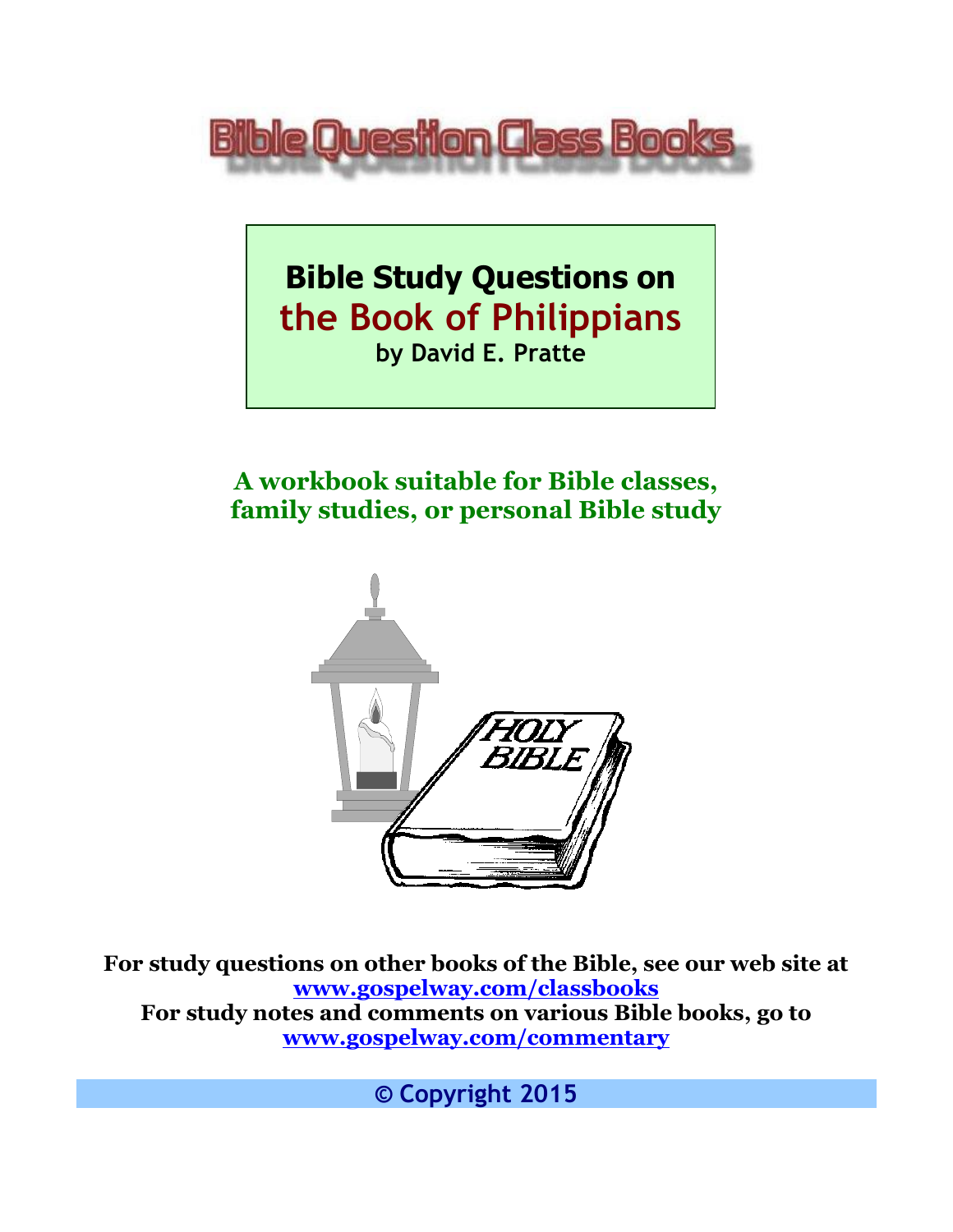# **Bible Study Questions on the Book of Philippians**

Introduction:

This workbook was designed for Bible class study, family study, or personal study. The class book is suitable for teens and up. The questions contain minimal human commentary, but instead urge students to study to understand Scripture.

Enough questions are included for teachers to assign as many questions as they want for each study session. Studies may proceed at whatever speed and depth will best accomplish the needs of the students.

Questions labeled "think" are intended to encourage students to apply what they have learned. When questions refer to a map, students should consult maps in a Bible dictionary or similar reference work or in the back of their Bibles. (Note: My abbreviation "*b/c/v*" means "book, chapter, and verse.")

For class instruction, I urge teachers to assign the questions as homework so students come to class prepared. Then let class time consist of *discussion* that focuses on the Scriptures themselves. Let the teacher use other Scriptures, questions, applications, and comments to promote productive discussion, not just reading the questions to see whether they were answered "correctly." Please, do *not* let the class period consist primarily of the following: "Joe, will you answer number 1?" "Sue, what about number 2?" Etc.

I also urge students to emphasize the *Bible* teaching. Please, do not become bogged down over "What did the author mean by question #5?" My meaning is relatively unimportant. The issue is what the Bible says. Concentrate on the meaning and applications of Scripture. If a question helps promote Bible understanding, stay with it. If it becomes unproductive, move on.

The questions are not intended just to help students understand the Scriptures. They are also designed to help students learn good principles of Bible study. Good Bible study requires defining the meaning of keywords, studying parallel passages, explaining the meaning of the text clearly, making applications, and defending the truth as well as exposing religious error. I have included questions to encourage students to practice all these study principles.

Finally, I encourage plain applications of the principles studied. God's word is written so souls may please God and have eternal life. Please study it with the respect and devotion it deserves!

For whatever good this material achieves, to God be the glory.

#### **Note that many of our free online Bible study materials are available for sale in print in a slightly different format at <https://www.gospelway.com/sales>**

© David E. Pratte, September 4, 2017

**Workbooks, commentaries, and topical studies for sale in print at <https://www.gospelway.com/sales>**

**To join our mailing list to be informed of new books or special sales, contact the author at [www.gospelway.com/comments](http://www.gospelway.com/comments)**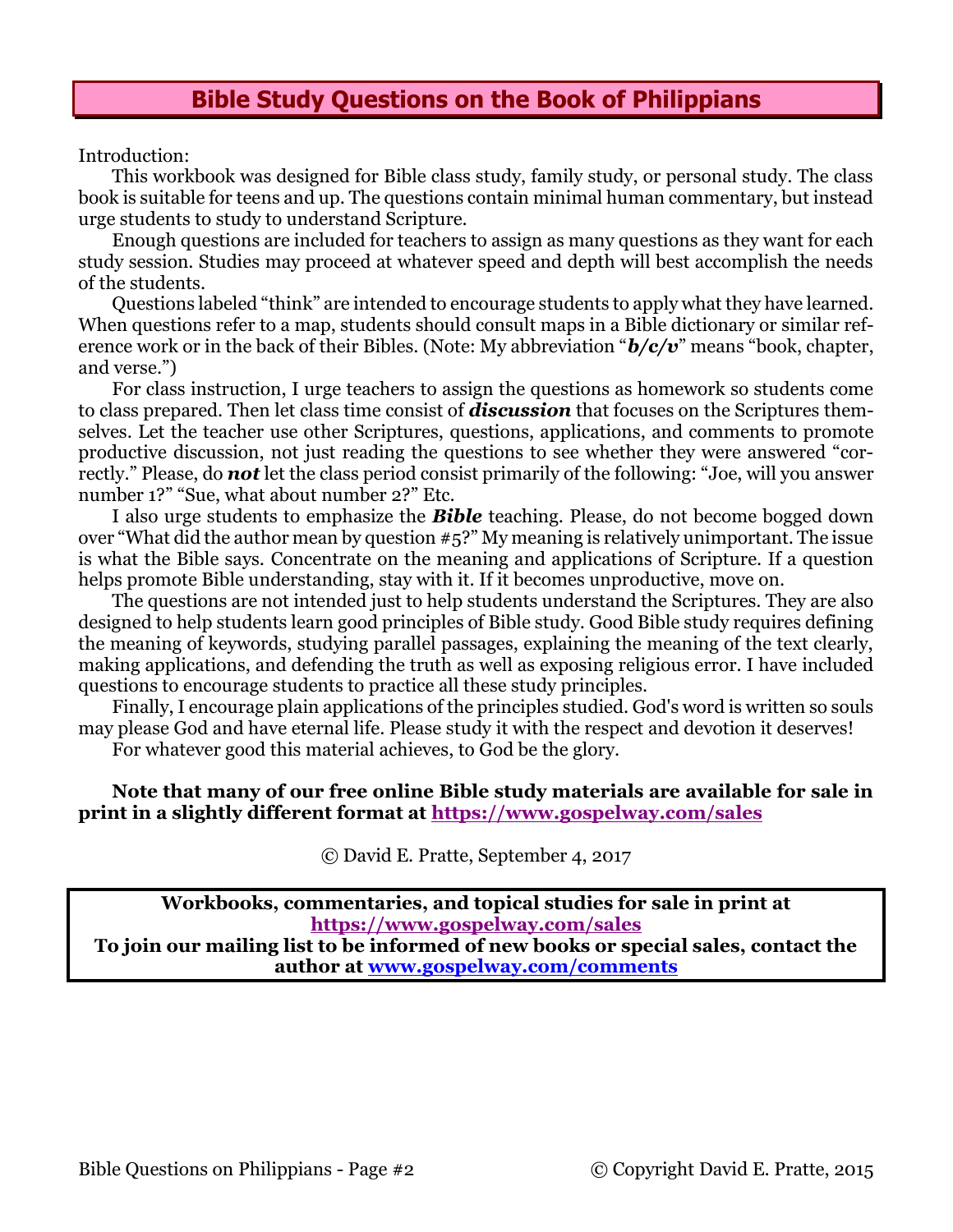Please read the whole book of Philippians at least once as we study chapter 1. Answer the following questions on chap. 1.

1. Who wrote this letter, and to whom is it addressed – 1:1?

2. List some things you know about Paul.

3. List some things you know about Timothy.

4. *Special Assignment:* Study a Bible dictionary or similar book about the city of Philippi. List some things you learned.

5. Make a list of Bible *passages* outside the book of Philippians that refer to the city or church at Philippi (use a concordance and cross-references).

6. Summarize what the Bible says about Philippi (the city or the church) outside the book of Philippians.

7. After you have read the whole epistle, state the theme of the book.

8. List some of the main points discussed in each chapter.

9. List other *passages* about saints.

10. *Case Study:* Many people believe that saints are especially good Christians who died and have been appointed by a church so people can pray to them. How would you respond?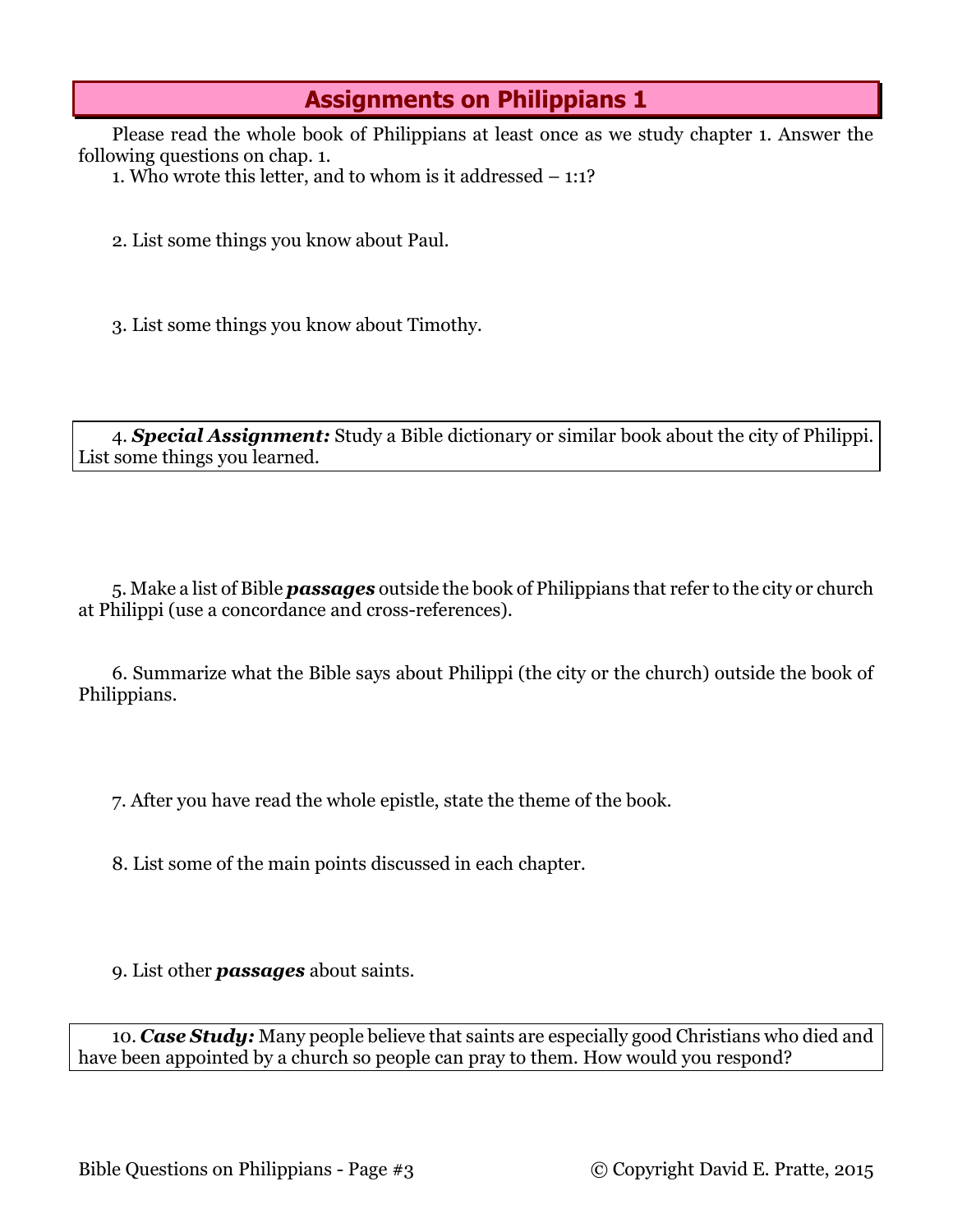11. *Define* "bishop." List other *passages* about bishops.

12. *Case Study:* Some churches teach that bishops are a different office from elders. Others use "pastor" as just another name for a preacher. According to the Scriptures, what is the difference between bishops, elders, and pastors?

13. *Define* "deacons." List other *passages* about deacons and their work.

14. How did Paul express his view of the Philippians in 1:3,4?

15. For what in particular did he give thanks in 1:5? Explain what he meant.

16. What confidence did Paul express in 1:6? How does God work in the lives of His people? Conditionally or unconditionally? Explain.

17. In what ways did the Philippians partake of Paul's work and blessings – 1:7? Explain.

18. List the things for which Paul prayed on behalf of the Philippians in 1:8-11.

19. Explain the connection between love, knowledge, and discernment. How do they relate to one another? Why should we abound in them?

20. What results would this love, knowledge, and discernment have in their lives if they applied them properly – 1:10,11? Why is it important to be sincere and without offense?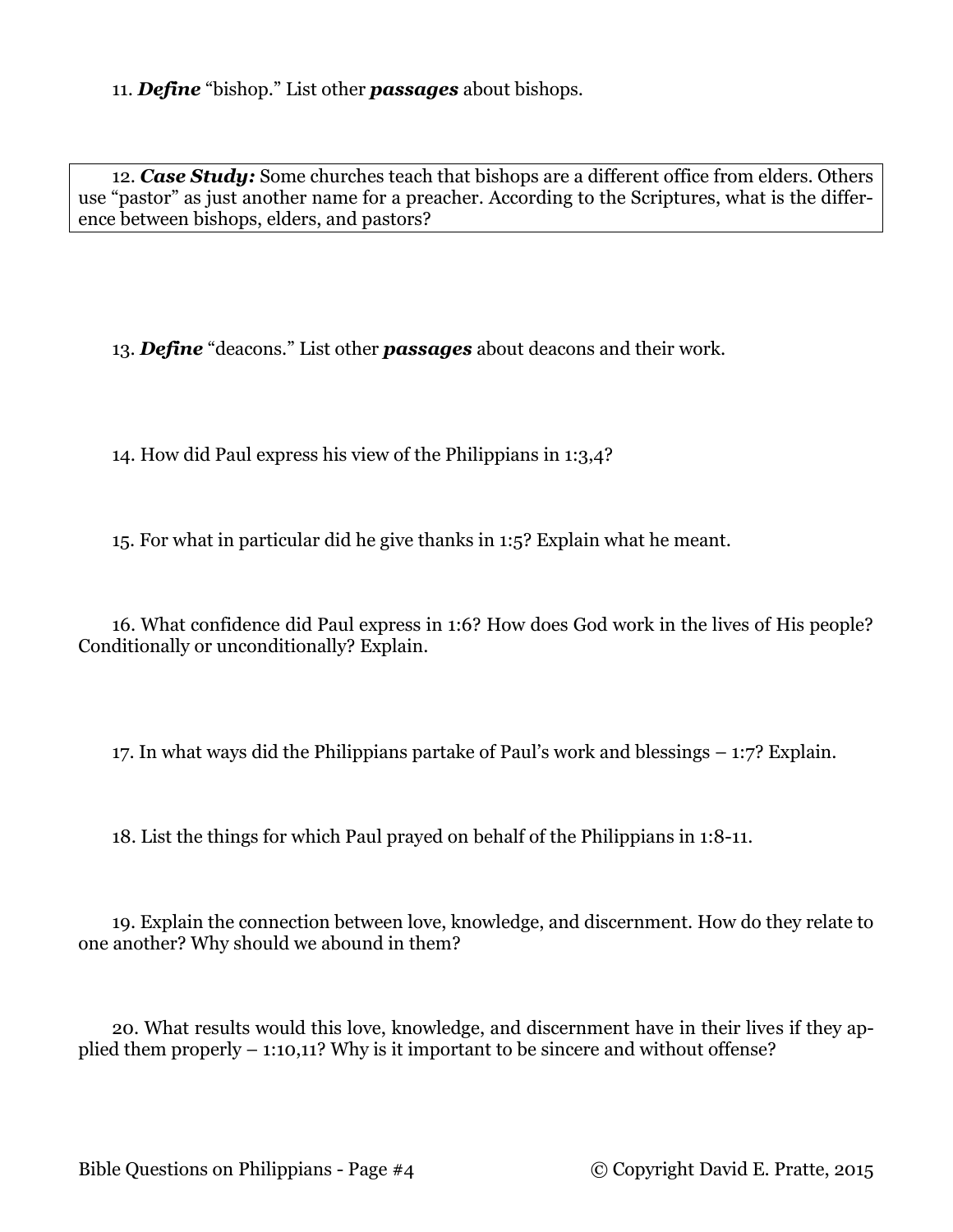21. What are the fruits of righteousness? How much fruits of righteousness should we seek to have? What would the end result be?

22. Where was Paul at the time he wrote this (1:7,13-16)? How did he view the results of the troubles that he faced – 1:12?

23. Who had opportunity to learn as a result of Paul's circumstances – 1:13? (Think: How might this have happened?)

24. What effect had Paul's circumstances had on most brethren – 1:14? Is this what would normally be expected? Explain.

25. What good motives did some have for preaching – 1:15-17?

26. What bad motives did others have?

27. How did Paul view the preaching of the gospel, regardless of the motives of the preachers – 1:18? Would he have thought this way if these men were teaching error? Explain.

28. *Application*: Give examples that illustrate how people today sometimes preach truth but with bad motives. Does God approve of their bad motives? What lessons should we learn?

29. What did Paul expect to result from his circumstances – 1:19? What did he believe would bring about this result?

30. Was he certain whether he would live or die – 1:20? In either case, what did he expect and hope would be the most important outcome?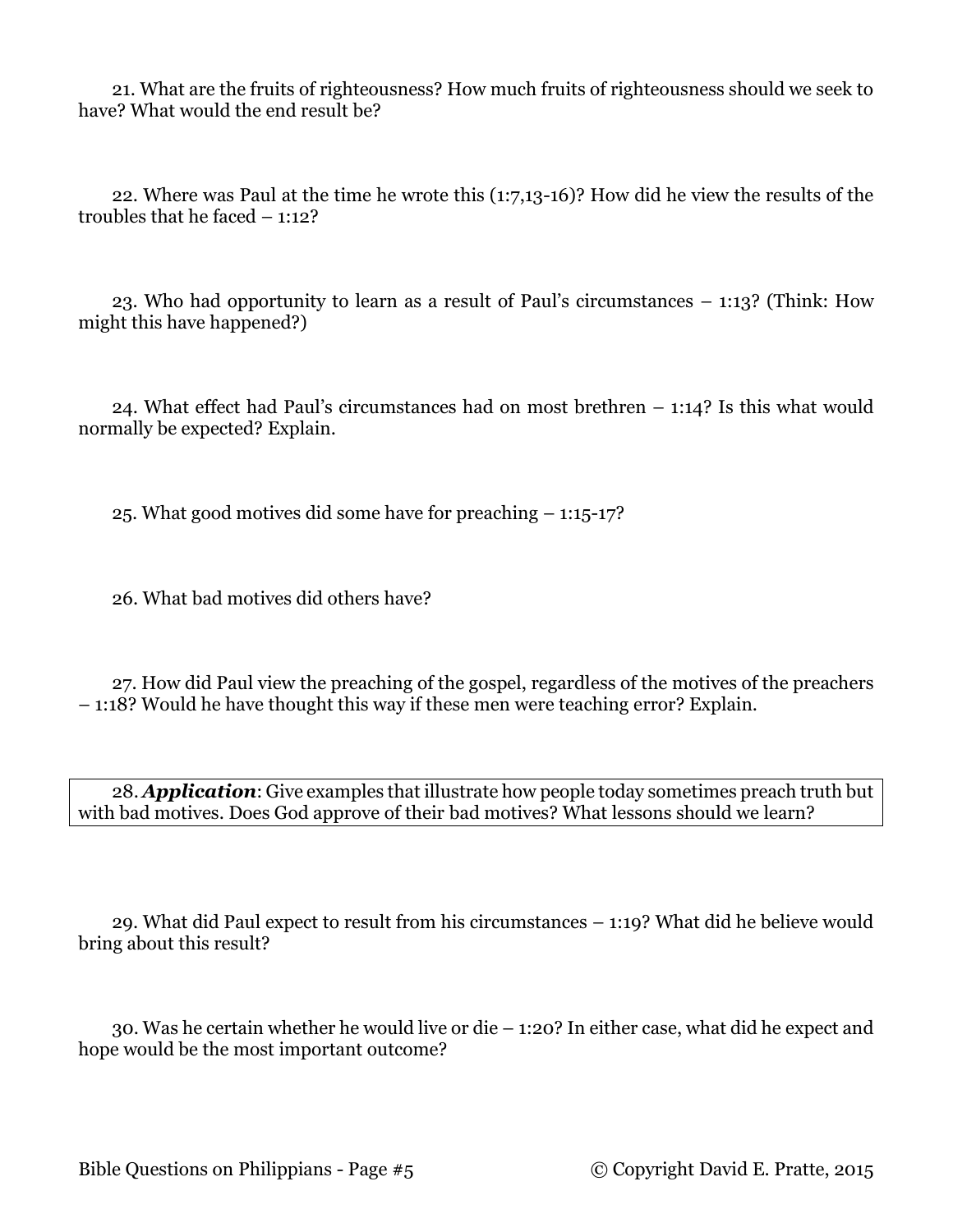31. What advantage did Paul believe there would be if he continued to live – 1:21-24? Explain how this would be an advantage.

32. What advantage did he see if he were to die? Explain that advantage.

33. As Paul considered the alternatives of life or death, which did he prefer? What does this tell you about Paul's faith and about his circumstances? (Think: Why might Paul be discussing this with the Philippians?)

34. What outcome did Paul have confidence would result from his circumstances – 1:25? How would this benefit the Philippians?

35. Did he hope to see them again – 1:26? What ultimate effect would this have?

36. Whether or not Paul saw them again, what kind of life did he urge them to lead – 1:27? What is required in order to live such a life?

37. How does he describe their need for unity? What can we learn from this about unity and what it takes to be united?

38. How should they view their adversaries – 1:28? What would be demonstrated about their enemies and about the Philippians?

39. What is expected of followers of Christ according to 1:29? List other *passages* about suffering for the cause of Christ.

40. *Special Assignment:* How did the Philippians' circumstances relate to those of Paul – 1:30? Explain how this may relate to the things he has discussed about his own circumstances throughout the chapter.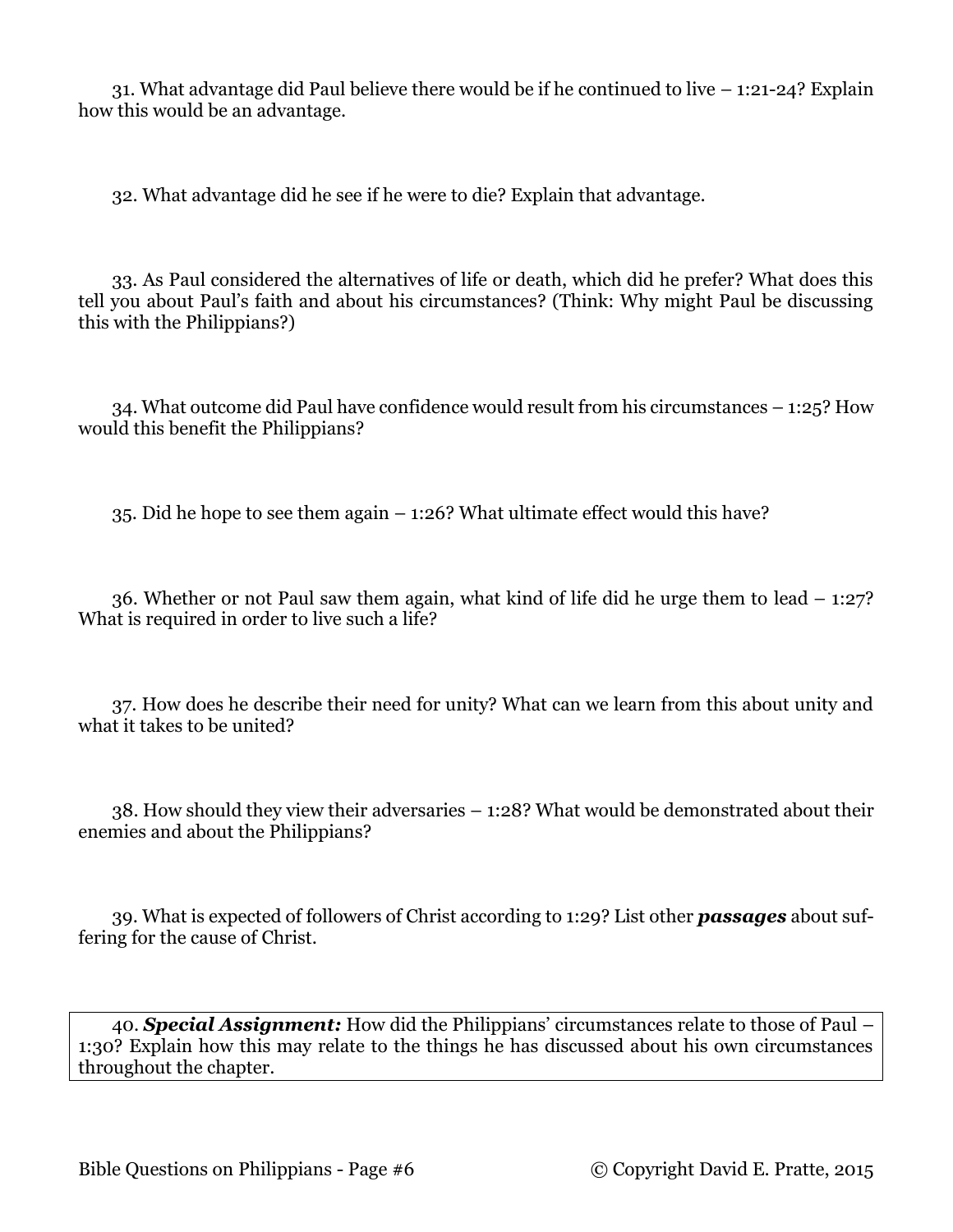Try to read the whole book of Philippians again as we study chapter 2. Answer the following questions on chap. 2.

1. What attitudes and blessings does 2:1 encourage us to participate in? List and define each.

2. What should these attitudes and blessings produce in the lives of God's people – 2:2? Is unity just a matter of doctrinal correctness, or does it also require proper attitudes? Explain.

3. In order to have unity, what should not motivate our conduct – 2:3? How do these improper attitudes hinder unity in a congregation?

4. To have proper unity, how should we view others – 2:3,4? Explain how these attitudes will promote unity in a congregation.

5. Many translations of 2:3 say we should count others better than ourselves. Check other translations, and explain the meaning of this idea.

6. Where should we learn the proper attitude that Paul is encouraging  $-2:5$ ? Explain. (Note that verse 5 introduces the specific way that Jesus showed us an example in verses 6-8. These verses should be studied together as a unit.)

7. What position did Jesus have from eternity – 2:6? Compare "form of God" (2:6) with "the form of a servant" (2:7). What can you learn about the meaning of the term "form" as used here?

8. *Special Assignment:* List other *passages* about the deity of Jesus. Did Jesus truly possess the nature of God? Explain and prove your answer.

9. Notice Hebrews 13:8. If Jesus possessed the nature of deity, could He lose that nature or the qualities that are essential to that nature? Did Jesus still possess deity on earth? Explain.

10. List various translations of the last part of 2:6. Explain the significance of grasping equality with God or thinking equality with God to be robbery as in these translations (note  $v7$ ).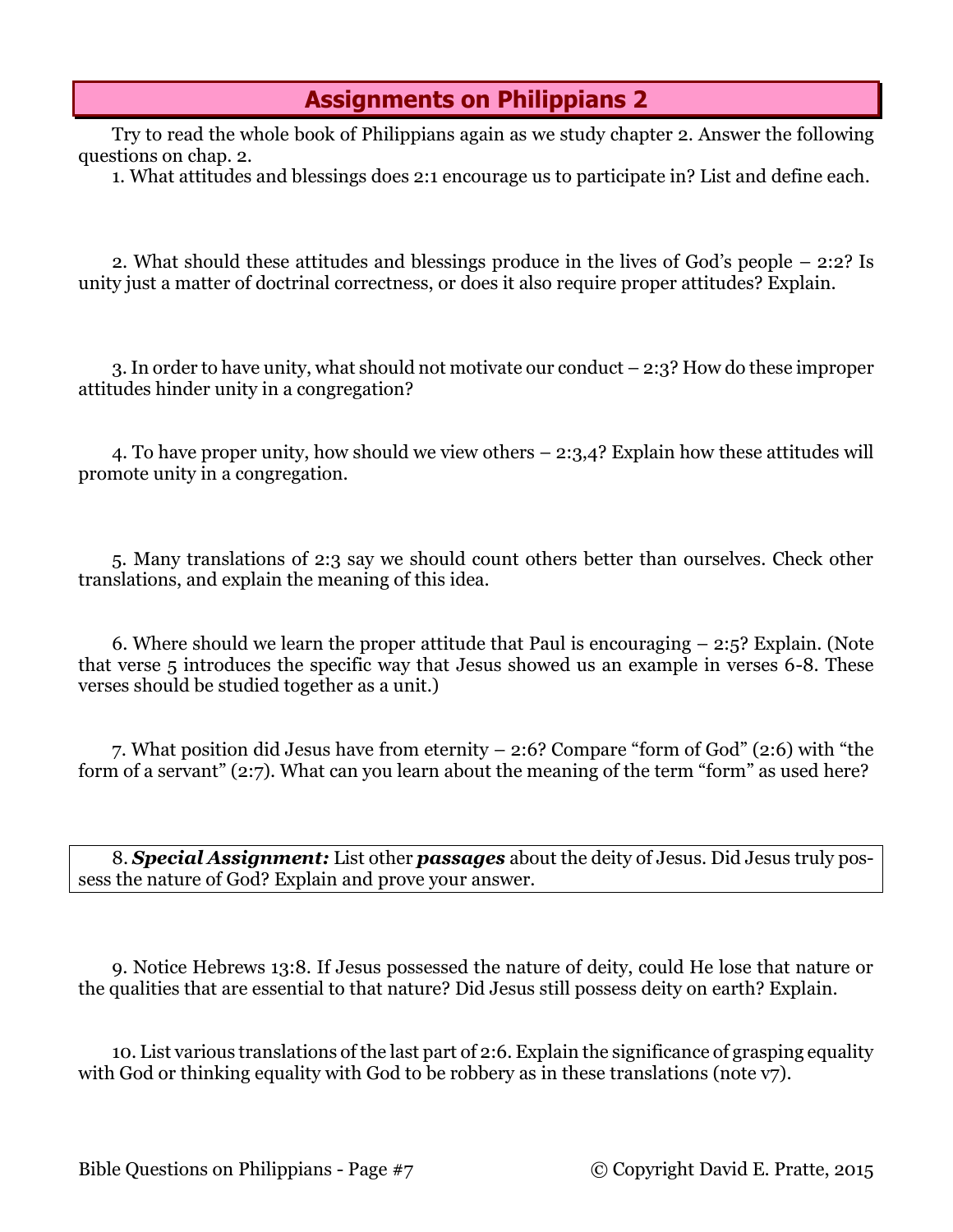11. List various translations of the first part of 2:7. (Think: Once again, is it possible for deity to lose the characteristics or nature of deity?)

12. *Special Assignment:* Study the first part of 2:7 in light of the rest of verses 7,8. In what sense does the passage say that Jesus emptied Himself or made Himself of no reputation?

13. In what way did Jesus demonstrate humility according to 2:7,8? What lessons should we learn from this according to the context in 2:1-5?

14. List other *passages* about the humanity of Jesus. Was Jesus really a man on earth? Was He really God on earth?

15. What position has Jesus been given because of what He did – 2:9? Explain. (Think: How is the word "name" used in verses 9,10?)

16. What honor will men give Jesus for what He has done – 2:10,11?

17. What do we learn about salvation according to 2:12? Explain the significance of fear and trembling?

18. List other *passages* that show that salvation requires us to work – that is, to obey. Does this mean we earn salvation? Explain.

19. Explain the significance of the fact we must work out our *own* salvation. List other *passages* showing that salvation is an individual responsibility.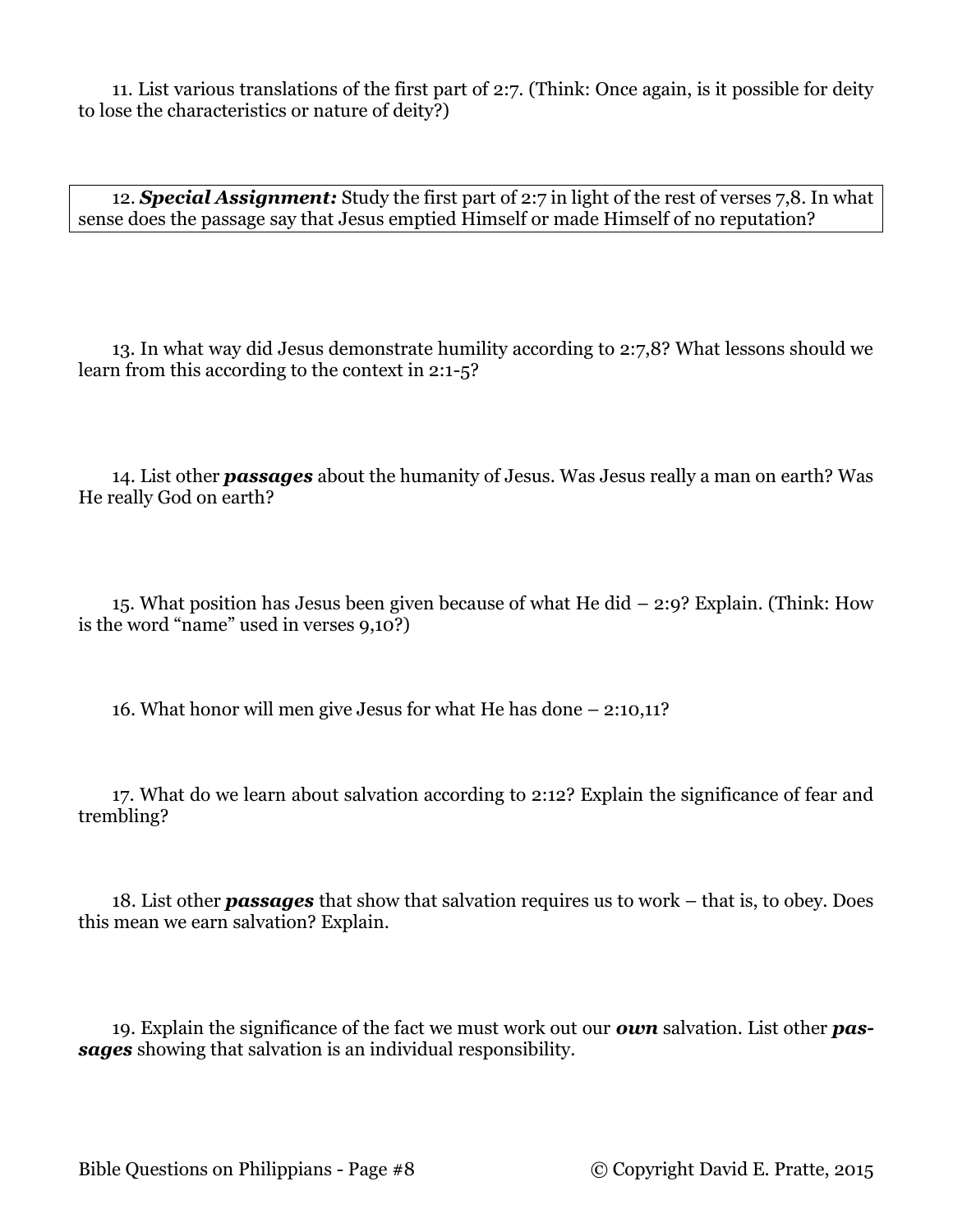20. In what sense does God work in us to will and to do His good pleasure – 2:13? Does this mean we have no choice about serving God? Explain.

21. How should we serve the Lord according to 2:14? What lessons should we learn?

22. What characteristics should children of God seek to develop according to 2:15? Explain the meaning.

23. Why is it important for Christians to have such characteristics according to the passage? List other *passages* about our influence or example as Christians.

24. What role should the word of God have in our lives and example – 2:16? In what sense would their conduct affect Paul?

25. How did Paul view his service to them according to 2:17,18? In what sense was this a cause for joy?

26. What plans did Paul have for Timothy – 2:19? What was his purpose in this?

27. What praise did Paul give Timothy in 2:20?

28. What criticism did Paul raise of others in 2:21? What lessons should we learn?

29. How had Timothy demonstrated his faithfulness – 2:22? How would the Philippians know about this?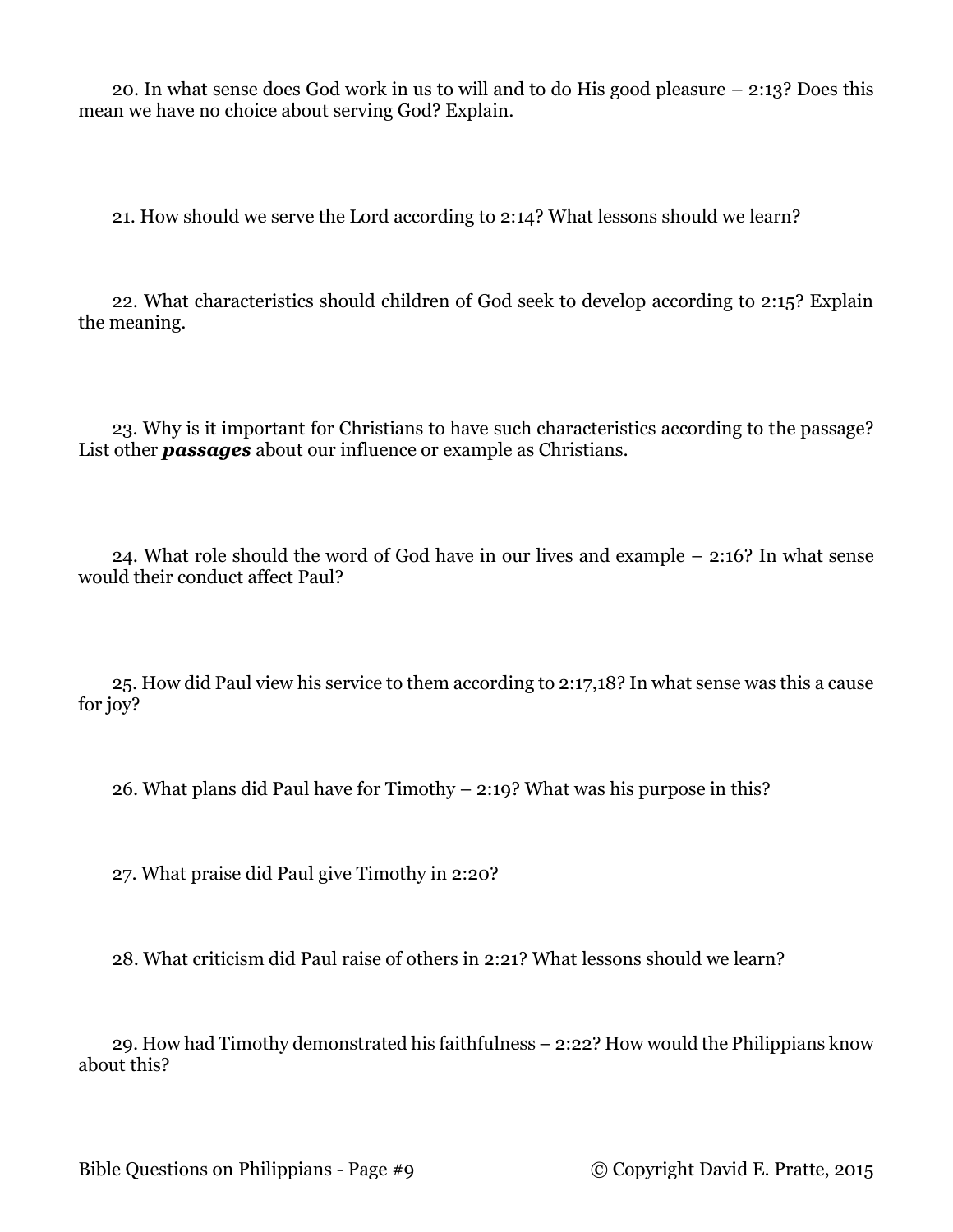30. What hope did Paul express for the future – 2:23,24?

31. Describe the things we know about Epaphroditus according to the book of Philippians.

32. How does Paul describe Epaphroditus in 2:25? What should we learn about how to describe and address gospel preachers?

33. Explain the sense in which Epaphroditus was the messenger of the Philippians. List other related verses in the book of Philippians.

34. What had caused Epaphroditus to be distressed – 2:26? How serious was his problem – 2:27?

35. What had God done for Epaphroditus? In what sense was this a blessing to Paul?

36. *Special Assignment:* List *passages* that explain the main purpose of miracles. Explain why Paul did not work a miracle to heal Epaphroditus.

37. Why was Paul sending Epaphroditus back to Philippi – 2:28?

38. How did Paul want the church in Philippi to treat Epaphroditus – 2:29?

39. What reason does Paul give why they should especially respect Epaphroditus – 2:30?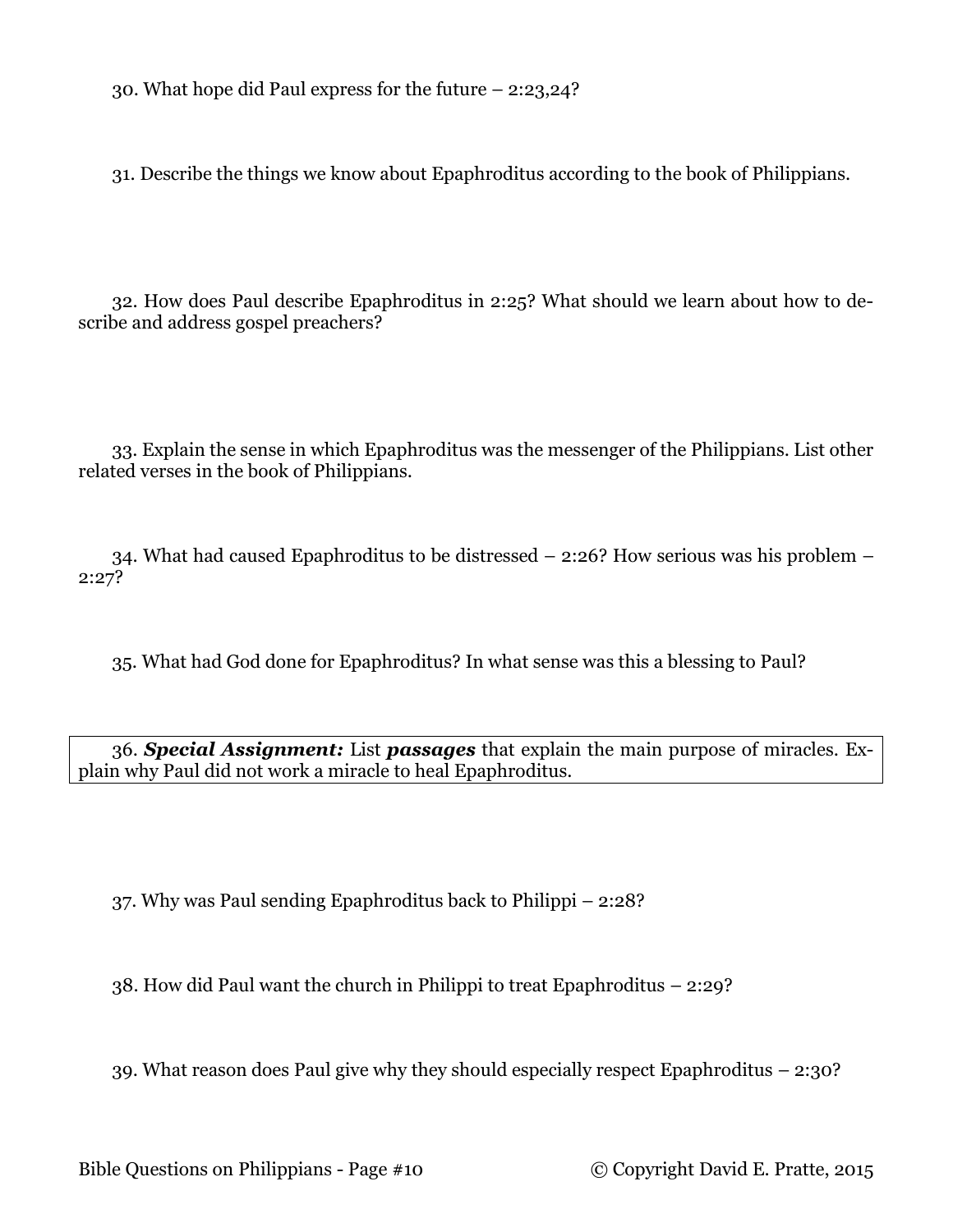Try to read the whole book of Philippians again as we study chapter 3. Answer the following questions on chap. 3.

1. What is the source or ground of a Christian's joy  $-3:1$ ? Is our joy based primarily on our physical circumstances? Explain.

2. What reason does Paul give why he would write to them things they already knew? Explain the value of repetition in teaching.

3. What warning does Paul give in 3:2? Explain the terms that are used. What group of people would Paul in particular be talking about (note the reference to circumcision in verse 3)?

4. Who does Paul say are the real circumcision – 3:3? List other *passages* showing the significance of being spiritually circumcised under the gospel.

5. What does it mean to have confidence in the flesh – 3:3 (note the context)? How does this apply to the people that Paul is discussing?

6. What claim does Paul make regarding confidence in the flesh – 3:4? What is his point?

7. What proofs does Paul give of his fleshly credentials – 3:5? Explain them.

8. How does he describe his zeal – 3:6? How did his conduct towards the church demonstrate his zeal?

9. What claim did he make regarding the law? What did this prove about his life as a Jew?

10. *Special Assignment:* What do verses 4-6 show about Paul's dedication to the Jewish religion? How would such facts affect the power of his influence when he was converted?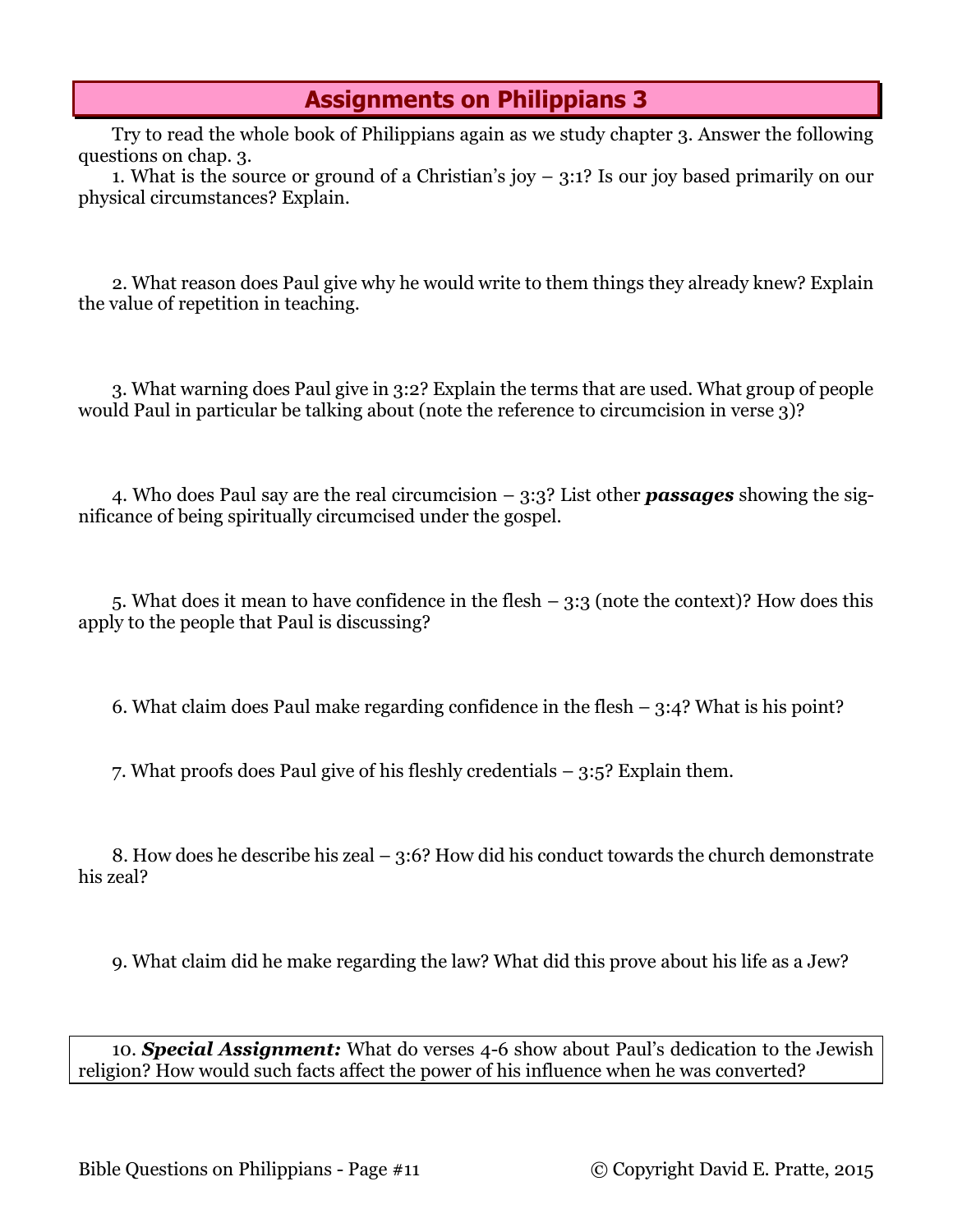11. After Paul was converted, how did he view the advantages he had as a Jew  $-3:7$ ?

12. What reason does he give in 3:8,9 why he was willing to suffer such losses? How did the things that he gave up compare to what he gained?

13. How was Paul made righteous – 3:9? List other similar *passages*.

14. *Case Study:* Some people use verses like verse 9 to claim there is nothing we can do to be saved, but God must do everything to save us. Explain the sense in which we do not have our own righteousness but are made righteous by God. What did this have to do with the old law?

15. *Application*: Based on Paul's discussion, explain the lessons we should learn about our own willingness to sacrifice to serve God?

16. What goal did Paul pursue according to 3:10? What does it mean to know Jesus? How can we know the power of His resurrection?

17. How can we have fellowship in the sufferings of Jesus and be conformed to His death?

18. What goal did Paul pursue according to 3:11? Since all will be raised, in what sense should we seek to attain to the resurrection?

19. What did Paul say that he had not yet achieved – 3:12,13? Explain the sense in which this was true.

20. *Application*: Explain the sense in which Paul forgot the things behind and reached forward to the things ahead. Give applications that show the importance of this principle to us.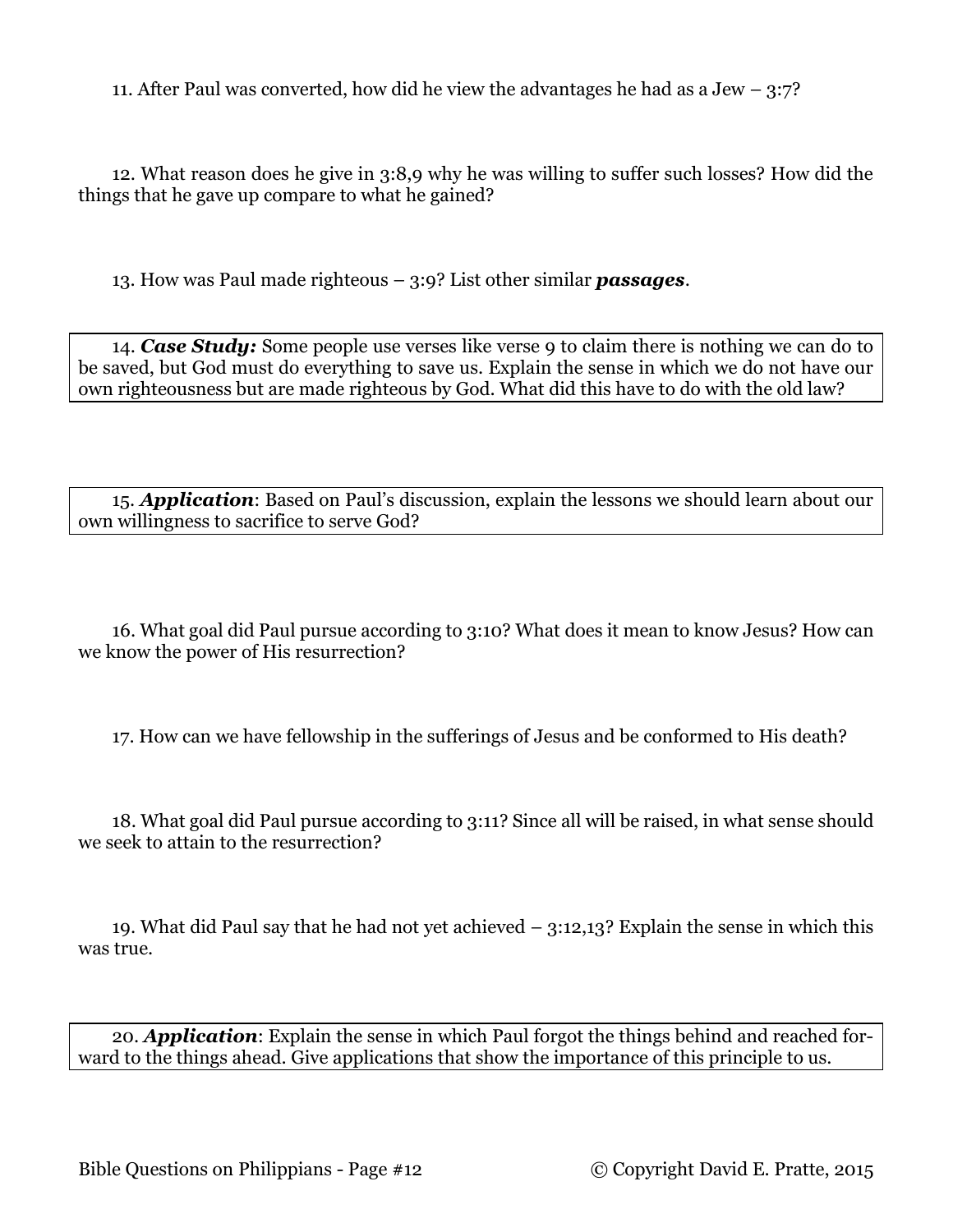21. Toward what did Paul press – 3:14? Explain what this goal or prize is.

22. What application should Paul's discussion have to us  $-$  3:15,16? What will God do to help us in this, and how does He do it?

23. How should Paul's instructions affect our conduct and our thinking – verse 16?

24. How should Paul's example benefit us – 3:17? Who else should serve as a pattern for us?

25. *Case Study:* Some have denied that Biblical examples constitute binding authority. What do we learn from verse 17 about the importance of following examples? List other passages about following examples.

26. Whose example should we not follow – 3:18,19? How does Paul describe them? (Think: In what sense was their belly their God?)

27. In what sense do people set their mind on earthly things? List other similar *passages*. How does this help us understand whom Paul is discussing (compare verses 1-4)?

28. Where is our citizenship – 3:20? What does this teach us about where we should focus our minds?

29. Who is already in heaven, and what do we anticipate that He will do  $-$  3:21? List other similar *passages*.

30. What power does Jesus have? What does this show us about His character?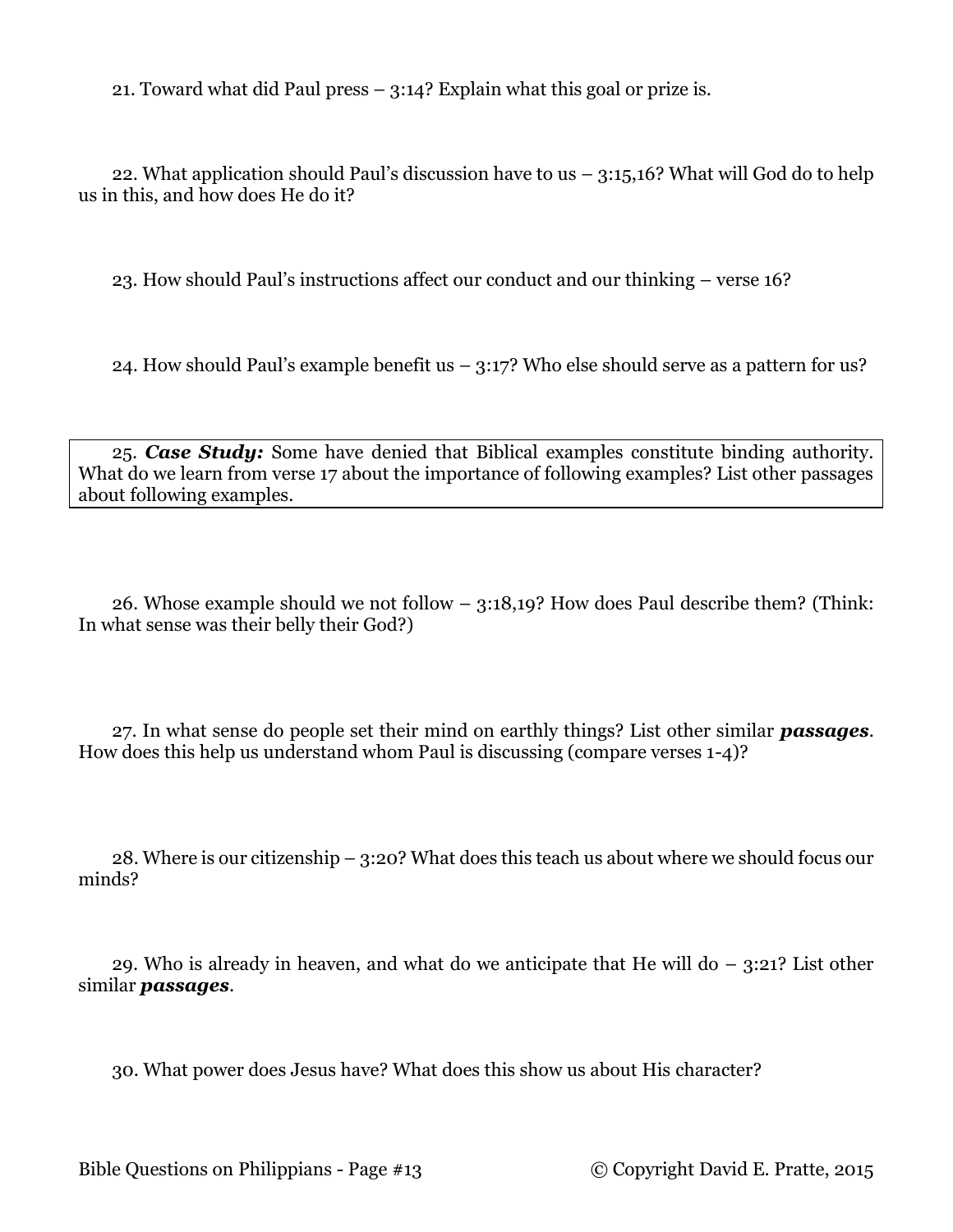Try to read the whole book of Philippians again as we study chapter 4. Answer the following questions on chap. 4.

1. How did Paul describe the Philippians in 4:1? What did he urge them to do?

2. What two women did he address in 4:2? What did he urge them to do? What should we learn?

3. What had these women done, and what should others do for them – 4:3? What can we learn about women's role in working for the Lord?

4. List other *passages* about the Book of Life. Explain the significance of having one's name in the Book of Life.

5. What does Paul again admonish them to do in 4:4? List some reasons we have for rejoicing in the Lord.

6. 4:5 encourages us to practice "gentleness." What do other translations say instead of gentleness? What should we learn and how does this help us to have unity?

7. In what sense is the Lord at hand? What should we learn?

8. The KJV in 4:6 says to be careful for nothing. List other alternate translations. Explain the meaning.

9. List other *passages* about anxieties and how a Christian should deal with worries.

10. *Application*: How are we taught to deal with our anxieties in 4:6? How would these practices help us when we are anxious? Explain specific applications we need to learn.

11. If we practice proper prayer and proper attitudes towards our anxieties, what will be the result – 4:7? How was Paul himself an example of this?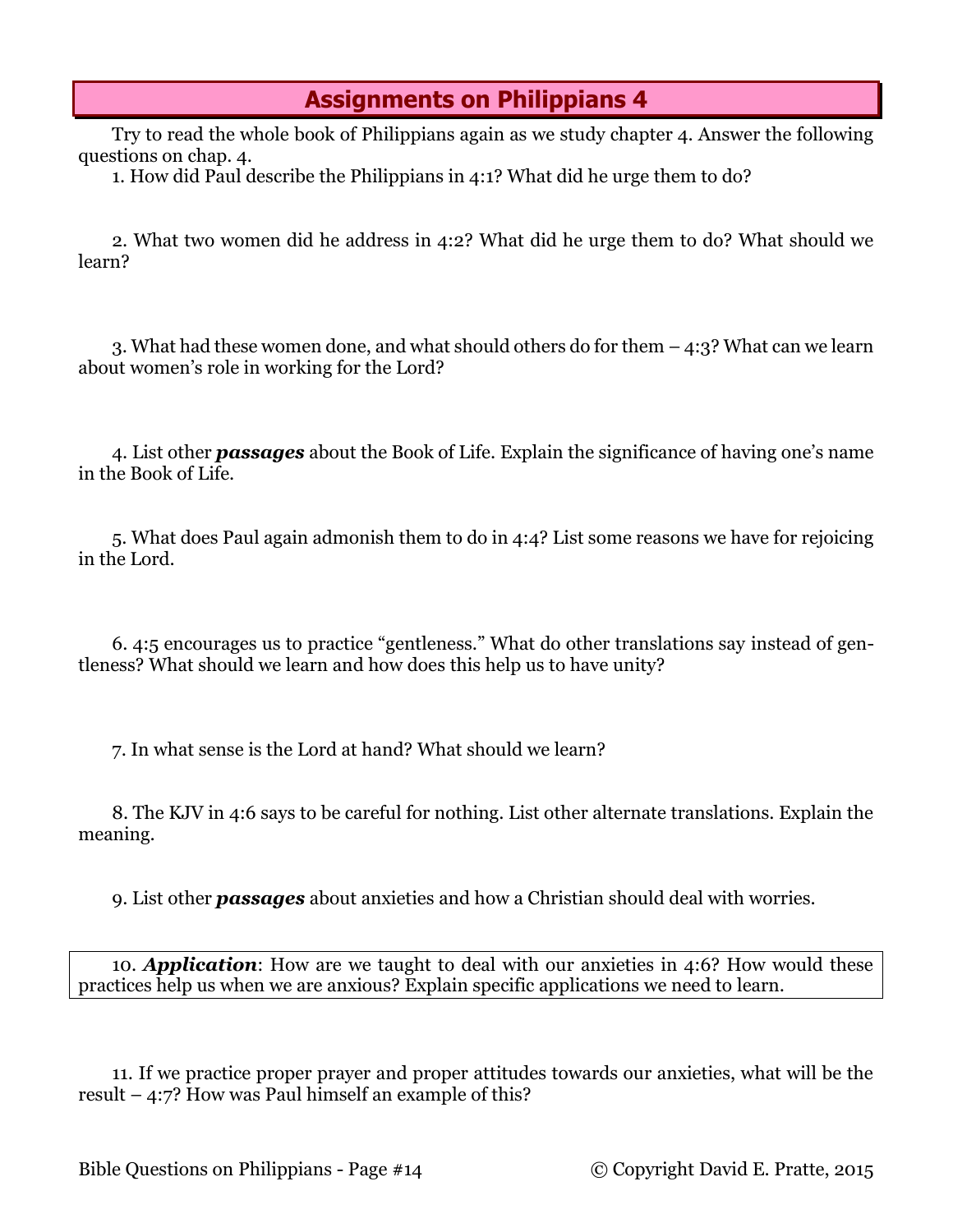12. *Define* "meditate." List the things on which Paul says we should meditate and explain the meaning of each  $-4:8$ ?

13. *Application*: Explain why it matters what we focus our minds upon. How can this help us in our choices and conduct, such as in entertainment, priorities, spirituality, courage, etc.?

14. How does the meditation that God's word advocates differ from the meditation of Hinduism, the New Age movement, and other Oriental religions?

15. What does Paul encourage the Philippians to practice in 4:9? What can we learn about teaching by example and about following New Testament examples? (See also 3:17.)

16. What joy did Paul express in 4:10?

17. *Define* "content." What did Paul say he learned in 4:11,12?

18. *Application*: Paul says this is a secret he learned. What are some things we need to learn in order to understand the secret? Is it always wrong to improve our circumstances?

19. What was the source of the strength Paul had – 4:13? What could he do as a result?

20. *Application*: What things can we do through the strength Christ provides? Can Satan or people around us ever place temptations before us that are impossible to overcome? Explain.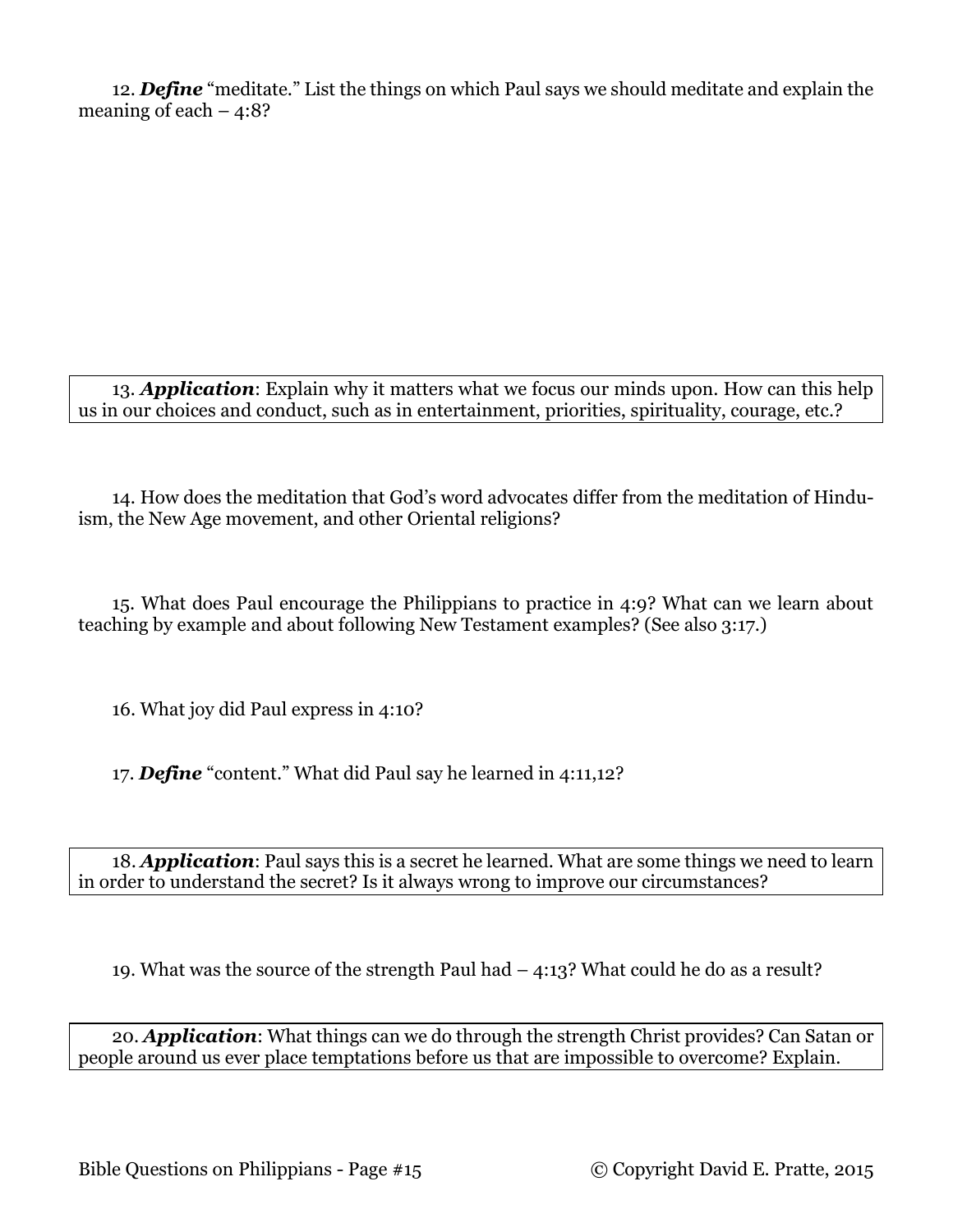21. How had the Philippians shared with Paul according to 4:14-16? When and where had they shared with Paul?

22. According to other passages, how had the Philippians' gift been conveyed to Paul? Did churches send funds to a central board of directors or the elders of another church who in turn oversaw the use and distribution of the funds?

23. According to 1 Peter 5:1-3; Acts 20:28; 14:23, what church should any specific eldership oversee? Does any New Testament passage authorize the elders of one church to oversee the work and funds of another church in evangelism?

24. Under what circumstances did churches send funds to another church? See Acts 11:27-30; Romans 15:25-27; 1 Corinthians 16:1-4; 2 Corinthians 8 and 9.

25. *Case Study:* In the sponsoring church arrangement, churches donate funds to be supervised by the elders of the sponsoring church, which is as financially capable of doing its own work as are the sending churches; but the sponsoring church has assumed ongoing oversight of a work that was as much the responsibility of the sending churches as it was of the sponsoring church. How would the passages we have studied apply to such a case?

26. What was especially important to Paul about the Philippians' gift  $-4:17$ ? In what way would this abound to the Philippians' account?

27. How had the Philippians' gift been sent to Paul – 4:18? Explain the expressions that he used to describe the gift.

28. What blessings did Paul believe God would give to the Philippians – 4:19? Compare 2 Corinthians 9:8-10.

29. Who receives the ultimate glory when God's people serve Him – 4:20? Explain.

30. What greetings does Paul send in 4:21-23? What is the significance of the reference to Caesar's household?